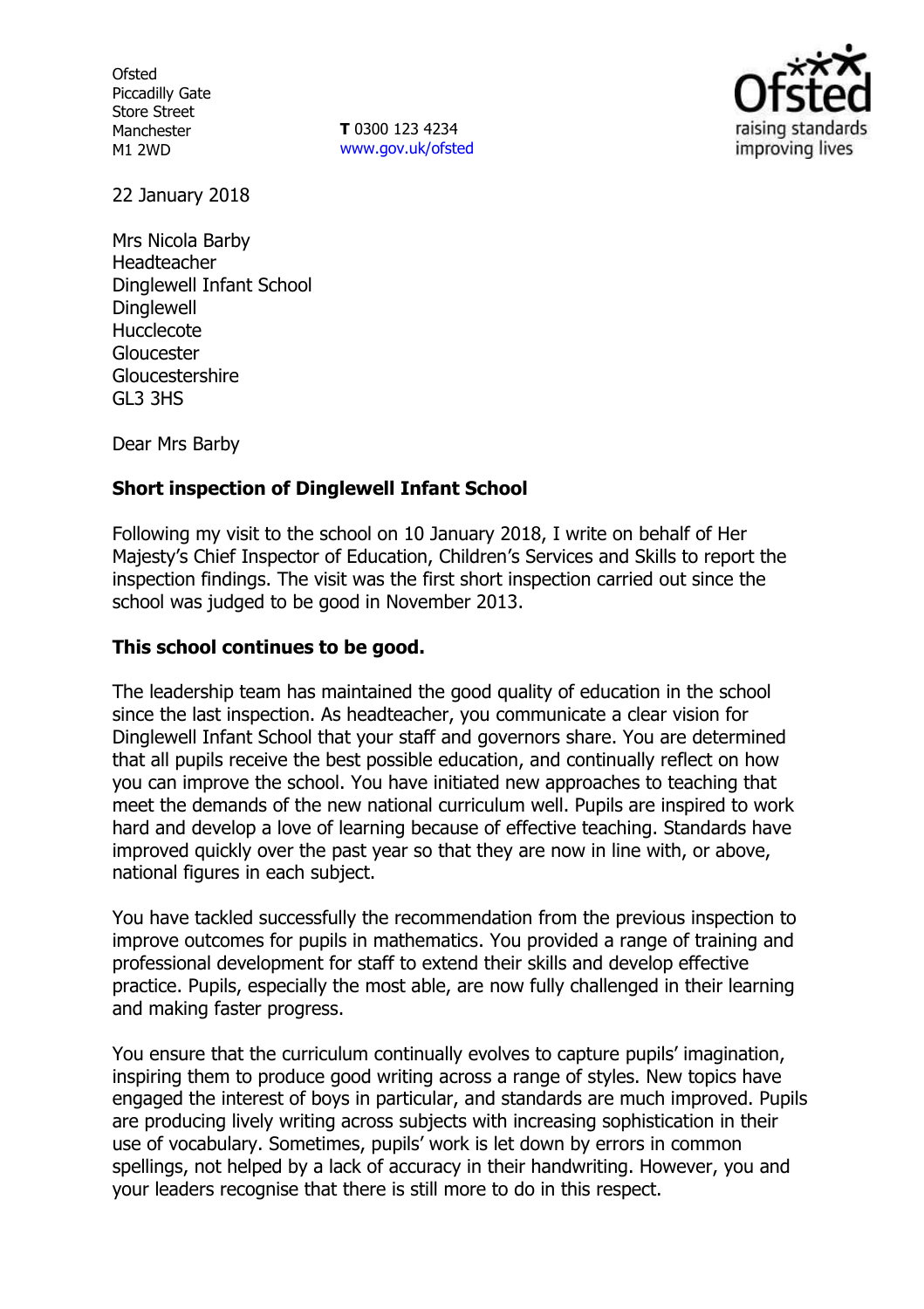

A strength of the school is the welcoming, inclusive learning environment that you and your staff have created. The values of the school are well known to pupils and underpin the effective relationships that characterise Dinglewell. Pupils strive to achieve the much cherished 'Gold Value Stars', awarded for exemplifying a key value. Parents and carers comment on a real 'family' atmosphere, where every child is encouraged to flourish. Consequently, they are very proud to belong to this school. Indeed, you and your staff are extremely committed to ensuring that pupils who are disadvantaged or who have special educational needs (SEN) and/or disabilities receive the best possible support, enabling them to progress well.

## **Safeguarding is effective.**

The culture of safeguarding is strong because you and your governors place a high priority on keeping pupils safe. Policy and practice within school meet statutory requirements. All staff and governors receive the appropriate training to identify possible signs of risk and harm. Records show that teachers are up to date in their training, including guidance in recognising the dangers of extremism and terrorism. Recruitment and vetting procedures follow the statutory guidance stringently. The governor responsible for safeguarding checks regularly that the school's single central record is maintained accurately. Governors also check that staff are confident in reporting any concerns about pupils, taking their views into account when updating policies and procedures.

You work well with other agencies, making timely referrals should the need arise. You are tenacious in following up any referrals to ensure that you receive a satisfactory response. Your records are of good quality and clearly detail any subsequent actions. The school goes that extra mile to maintain support for any vulnerable pupils and their families to ensure their ongoing welfare and safety.

You teach pupils how to stay safe through your curriculum, for example telling pupils not to give out personal information when online on the computer. Parents and pupils state overwhelmingly that the school is a safe and happy place in which to work and play. Most pupils attend well and are seldom late for school. Your swift response to the slight dip in attendance last year has quickly reduced any unnecessary absence.

# **Inspection findings**

- During the inspection, I met with you to discuss the school's progress since the previous inspection. We agreed the following lines of enquiry: how well the most able pupils, including girls, are challenged in mathematics; how successfully leaders have accelerated progress for boys in writing and for pupils who have SEN and/or disabilities in phonics; and how well the school keeps pupils safe.
- $\blacksquare$  Following the key stage 1 results in 2016 that were below national figures, you took prompt and effective action to improve teaching in mathematics. The 'do it', 'stretch it' and 'deepen it' approach has introduced higher levels of challenge to extend pupils' thinking. Outcomes in 2017 were above national figures at the expected standard because pupils were enthused by the new way of learning.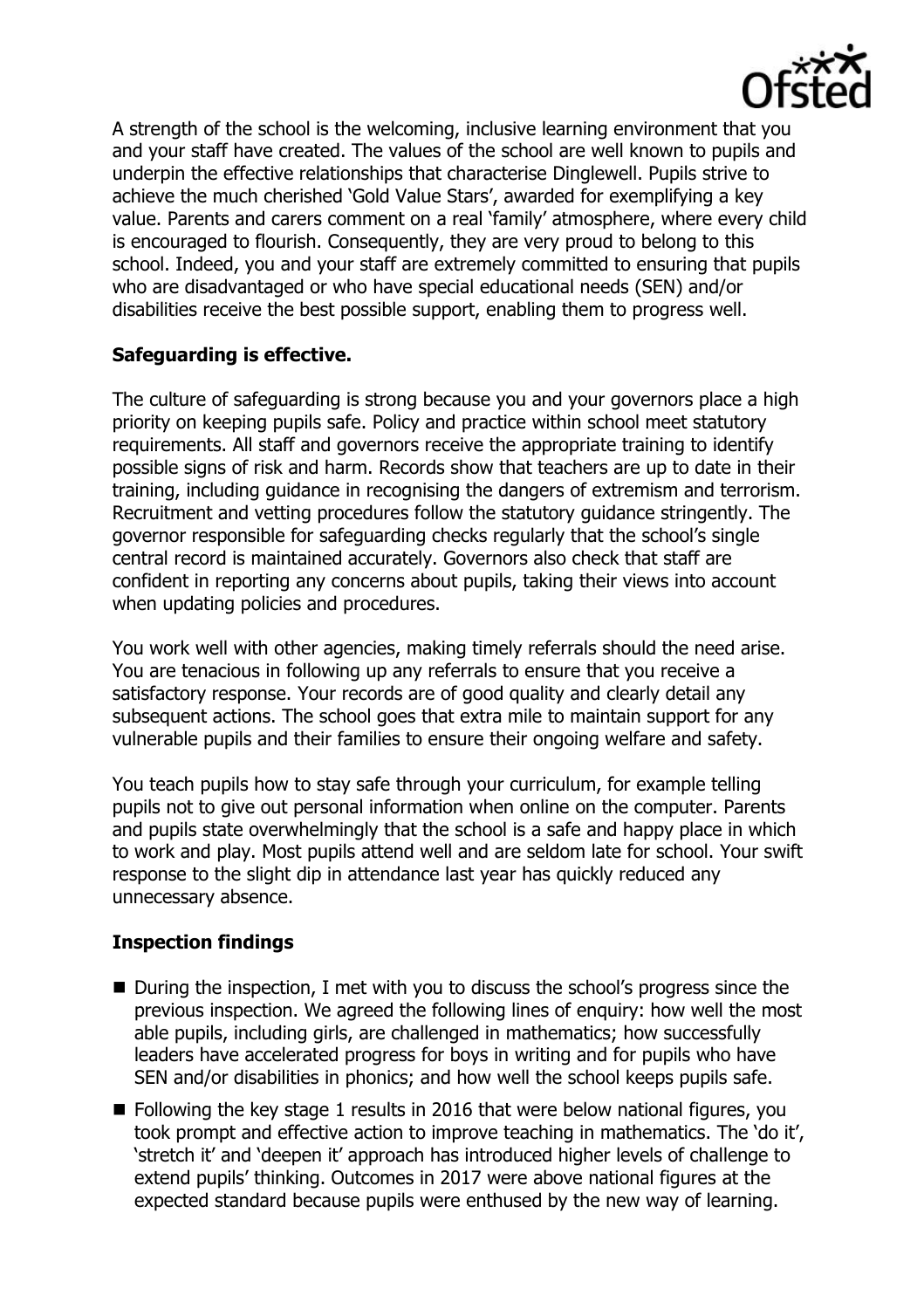

Their fluency in calculation quickly increased. However, you recognised that the most able girls were not achieving as well as boys and have adjusted teaching to address this. Current work in books shows that the most able pupils are achieving equally well and working at greater depth.

- There is no longer a significant difference between the achievement of boys and girls in writing. New themes in the curriculum are inspiring boys to achieve as well as girls. They particularly enjoy writing across subjects in a variety of styles, such as factual observations in science or persuasive leaflets in geography. During my visit, we looked at a range of writing in pupils' books and agreed that pupils write in lively and engaging ways. They also write with a greater command of language. An example of this is in Year 2, where their accounts of life in London during the time of Samuel Pepys were well written, using increasingly mature vocabulary. The focus on improving handwriting is enabling pupils to read their own work more easily. This also helps to promote accurate spelling. However, you are aware that these skills are not yet fully embedded to ensure that all pupils achieve as well as they could.
- You have strengthened the way phonics is taught. The teaching of letters and sounds is well organised to ensure that pupils develop effective reading skills. Most pupils met the expected standard for their age in the 2017 Year 1 phonics screening check. However, you are aware that some pupils who have SEN and/or disabilities require a more precisely tailored curriculum to enable them to develop their literacy skills. The 'Fizzy' sessions of occupational therapy exercises are effective in building both their physical and mental resilience. This work enables them to concentrate for longer periods in lessons, retain their learning and make faster progress.

### **Next steps for the school**

Leaders and those responsible for governance should ensure that:

 $\blacksquare$  pupils' writing continues to improve, particularly their spelling, to enable them to achieve the highest possible standards.

I am copying this letter to the chair of the governing body, the regional schools commissioner and the director of children's services for Gloucestershire. This letter will be published on the Ofsted website.

Yours sincerely

Sandra Woodman **Ofsted Inspector**

### **Information about the inspection**

During the inspection, I met with you and discussed the school's self-evaluation, information about pupils' progress and improvements since the previous inspection.